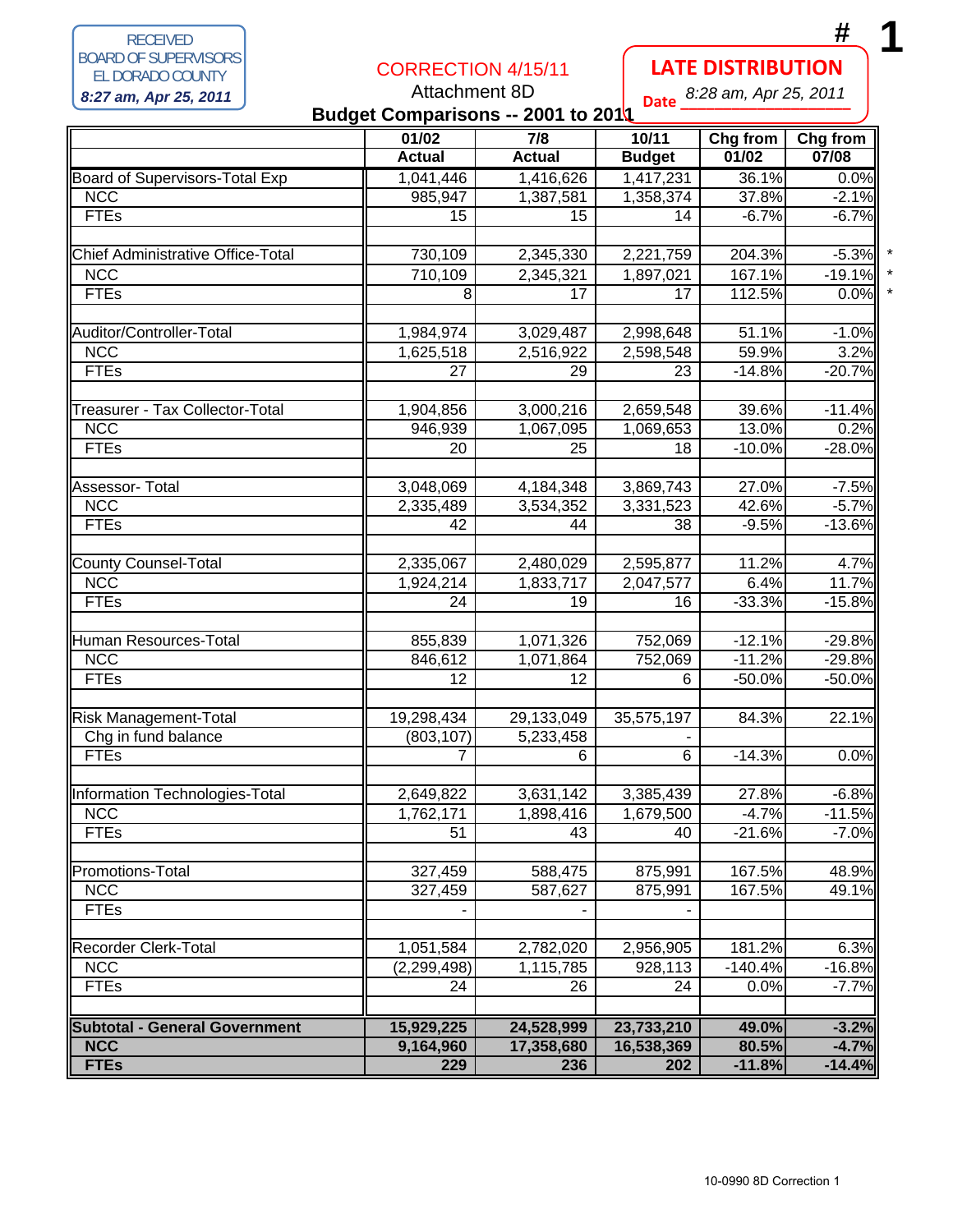|                                     | 01/02         | $\overline{7/8}$ | 10/11         | Chg from  | Chg from  |
|-------------------------------------|---------------|------------------|---------------|-----------|-----------|
|                                     | <b>Actual</b> | <b>Actual</b>    | <b>Budget</b> | 01/02     | 07/08     |
| <b>Grand Jury-Total</b>             | 119,567       | 134,313          | 84,422        | $-29.4%$  | $-37.1%$  |
| <b>NCC</b>                          | 119,567       | 134,313          | 84,422        | $-29.4%$  | $-37.1%$  |
| <b>FTEs</b>                         | 0.5           |                  |               |           |           |
|                                     |               |                  |               |           |           |
| Court-Total                         | 1,809,973     | 2,521,643        | 2,871,866     | 58.7%     | 13.9%     |
| <b>NCC</b>                          | (185, 531)    | 975,570          | 1,227,216     | $-761.5%$ | 25.8%     |
| <b>FTEs</b>                         |               |                  |               |           |           |
| Sheriff-Total                       | 32,910,141    | 53,041,123       | 53,240,401    | 61.8%     | 0.4%      |
| <b>NCC</b>                          | 22,568,780    | 40,195,618       | 41,338,965    | 83.2%     | 2.8%      |
| <b>FTEs</b>                         | 362           | 399              | 375           | 3.6%      | $-6.0%$   |
|                                     |               |                  |               |           |           |
| <b>District Attorney-Total</b>      | 4,446,530     | 8,173,523        | 7,802,076     | 75.5%     | $-4.5%$   |
| <b>NCC</b>                          | 2,573,773     | 5,808,594        | 5,550,463     | 115.7%    | $-4.4%$   |
| <b>FTEs</b>                         | 57            | 66               | 61            | 7.0%      | $-7.6%$   |
|                                     |               |                  |               |           |           |
| <b>Public Defender-Total</b>        | 1,480,664     | 2,953,686        | 2,950,967     | 99.3%     | $-0.1%$   |
| <b>NCC</b>                          | 1,218,010     | 2,650,567        | 2,715,352     | 122.9%    | 2.4%      |
| <b>FTEs</b>                         | 16            | 22               | 19            | 18.8%     | $-13.6\%$ |
|                                     |               |                  |               |           |           |
| Probation-Total                     | 6,704,846     | 12,429,003       | 12,855,350    | 91.7%     | 3.4%      |
| <b>NCC</b>                          | 3,623,304     | 8,643,588        | 9,663,197     | 166.7%    | 11.8%     |
| <b>FTEs</b>                         | 90            | 130              | 114           | 26.7%     | $-12.3%$  |
| <b>Subtotal - Law &amp; Justice</b> | 47,481,721    | 79,253,291       | 79,805,082    | 68.1%     | 0.7%      |
| <b>NCC</b>                          | 29,917,903    | 58,408,250       | 60,579,615    | 102.5%    | 3.7%      |
| <b>FTEs</b>                         | 525           | 617              | 569           | 8.4%      | $-7.8%$   |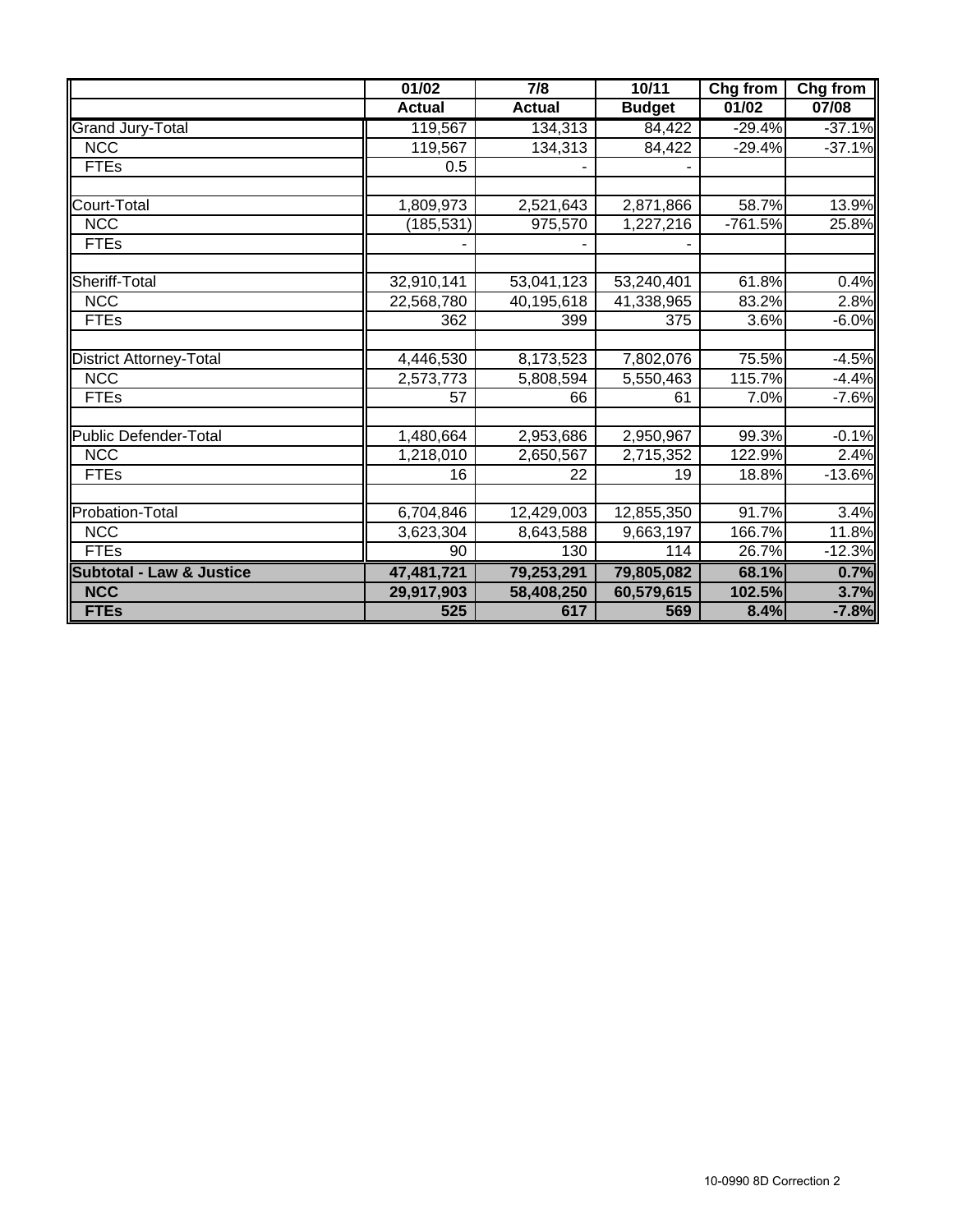|                                              | 01/02                    | $\overline{7/8}$        | 10/11          | Chg from  | Chg from  |
|----------------------------------------------|--------------------------|-------------------------|----------------|-----------|-----------|
|                                              | <b>Actual</b>            | <b>Actual</b>           | <b>Budget</b>  | 01/02     | 07/08     |
| Agriculture-Total                            | 1,187,173                | 1,472,679               | 1,485,172      | 25.1%     | 0.8%      |
| <b>NCC</b>                                   | 370,622                  | 512,420                 | 462,497        | 24.8%     | $-9.7%$   |
| <b>FTEs</b>                                  | 13                       | 13                      | 12             | $-7.7%$   | $-7.7%$   |
|                                              |                          |                         |                |           |           |
| Surveyor-Total                               | 902,486                  | 1,738,019               | 1,788,101      | 98.1%     | 2.9%      |
| <b>NCC</b>                                   | 758,718                  | 1,598,048               | 1,621,551      | 113.7%    | 1.5%      |
| <b>FTEs</b>                                  | 12                       | 17                      | 13             | 8.3%      | $-23.5%$  |
| DOT-Total                                    | 38,749,885               | 80,875,561              | 115,399,653    | 197.8%    | 42.7%     |
| <b>NCC</b>                                   | 1,746,979                | 2,434,782               | 7,329,550      | 319.6%    | 201.0%    |
| <b>FTEs</b>                                  | 176                      | 256                     | 271            | 54.0%     | 5.9%      |
| <b>General Services</b>                      | 4,448,051                | 5,044,360               |                | $-100.0%$ | $-100.0%$ |
|                                              |                          |                         |                |           |           |
| <b>Development Services-Total</b>            | 6,394,543                | 9,895,203               | 5,480,852      | $-14.3%$  | $-44.6%$  |
| <b>NCC</b><br><b>FTEs</b>                    | 910,238                  | 4,161,233               | 2,972,014      | 226.5%    | $-28.6%$  |
|                                              | 91                       | 78                      | 44             | $-51.6%$  | $-43.6%$  |
| Environmental Management-Total               | 4,988,031                | 12,277,345              | 8,478,488      | 70.0%     | $-30.9%$  |
| <b>NCC</b>                                   | 85,550                   | 1,716                   | 300,482        |           |           |
| <b>FTEs</b>                                  | 44                       | 53                      | 44             | 0.0%      | $-17.0%$  |
| Air Quality Mgmt District-Total              | (previously in Env Mgmt) |                         | 2,632,397      |           |           |
| <b>NCC</b>                                   |                          |                         |                |           |           |
| <b>FTEs</b>                                  |                          |                         | $\overline{7}$ |           |           |
| <b>UCCE-Total</b>                            | 184,122                  | 325,789                 | 289,878        | 57.4%     | $-11.0%$  |
| <b>NCC</b>                                   | 146,838                  | 324,240                 | 289,778        | 97.3%     | $-10.6%$  |
| <b>FTEs</b>                                  | 4                        | $\overline{\mathbf{4}}$ | 3              | $-25.0%$  | $-25.0%$  |
| <b>Subtotal - Land Use &amp; Development</b> | 58,126,405               | 113,387,986             | 135, 192, 231  | 132.6%    | 19.2%     |
| <b>NCC</b>                                   | 6,804,628                | 12,158,255              | 10,966,881     | 61.2%     | $-9.8%$   |
| <b>FTEs</b>                                  | 432                      | 497                     | 387            | $-10.4%$  | $-22.1%$  |